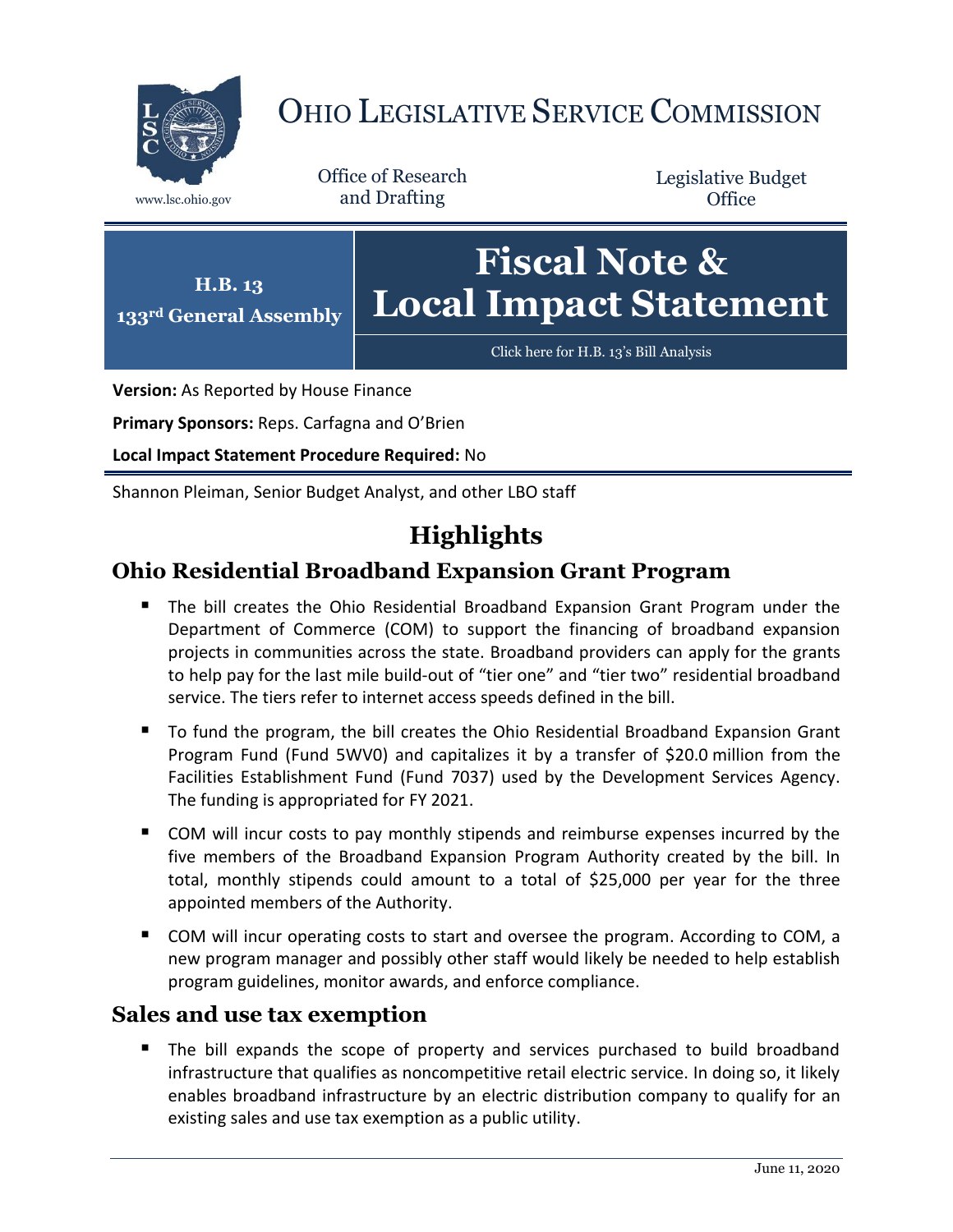- To the extent that spending on broadband infrastructure by a broadband facilitator displaces such spending by a company or entity subject to the sales tax, there would be a reduction in sales tax revenue.
- Under codified law, the state revenue loss would be shared by the GRF (96.68%), the Local Government Fund (LGF, 1.66%), and the Public Library Fund (PLF, 1.66%). Funds deposited into the LGF and PLF are distributed to counties, municipalities, townships, and public libraries according to statutory formulas and decisions by county budget commissions.
- The bill also reduces revenue from local permissive county and transit authority sales taxes, which share the same tax base as the state sales and use tax.

# **Detailed Analysis**

## **Ohio Residential Broadband Expansion Grant Program**

### **Overview**

The bill creates the Ohio Residential Broadband Expansion Grant Program to support the expansion of broadband services across the state. The program would be overseen by the Department of Commerce (COM). Under the program, grants are to be awarded to broadband service providers (defined by the bill as video service providers, telecommunications providers, satellite broadcast providers, or wireless service providers that are capable of providing tier one or tier two broadband service) to cover the broadband funding gap for "last mile" broadband infrastructure to eligible projects.

Eligible projects are those categorized as either "tier one" or "tier two" projects based on internet access speed. Under the bill, a "tier two" service refers to projects that offer broadband access to residences in an unserved area. "Tier one" service provides broadcast access to an area of a municipal corporation or township. Specifically, tier two broadband service refers to broadband capable of delivering internet access at speeds of at least 25 megabits per second downstream and at least three megabits per second upstream. Tier one broadband service refers to broadband that offers internet access at speeds of at least ten but less than 25 megabits per second downstream and at least one but less than three megabits per second upstream. A tier one area is an area with access to tier one service but not tier two service and includes an area where construction of a tier one service network is in progress and scheduled to be completed in two years.

### **Program funding and distribution of broadband expansion grants**

To fund the program, the bill creates the Ohio Residential Broadband Expansion Grant Program Fund (Fund 5WV0) under COM and capitalizes it via a transfer of \$20.0 million from the Facilities Establishment Fund (Fund 7037) used by the Development Services Agency (DSA). The bill appropriates this funding in FY 2021 under Fund 5WV0 appropriation item 800411, Residential Broadband Expansion Grants.

The bill requires that money in the fund be used exclusively to issue program grants and that COM issue grants until funds for the fiscal year are exhausted. There is no cap on individual grants under the program. The bill sets forth the following disbursement schedule for each program grant awarded: (1) not more than 30% of the grant may be disbursed before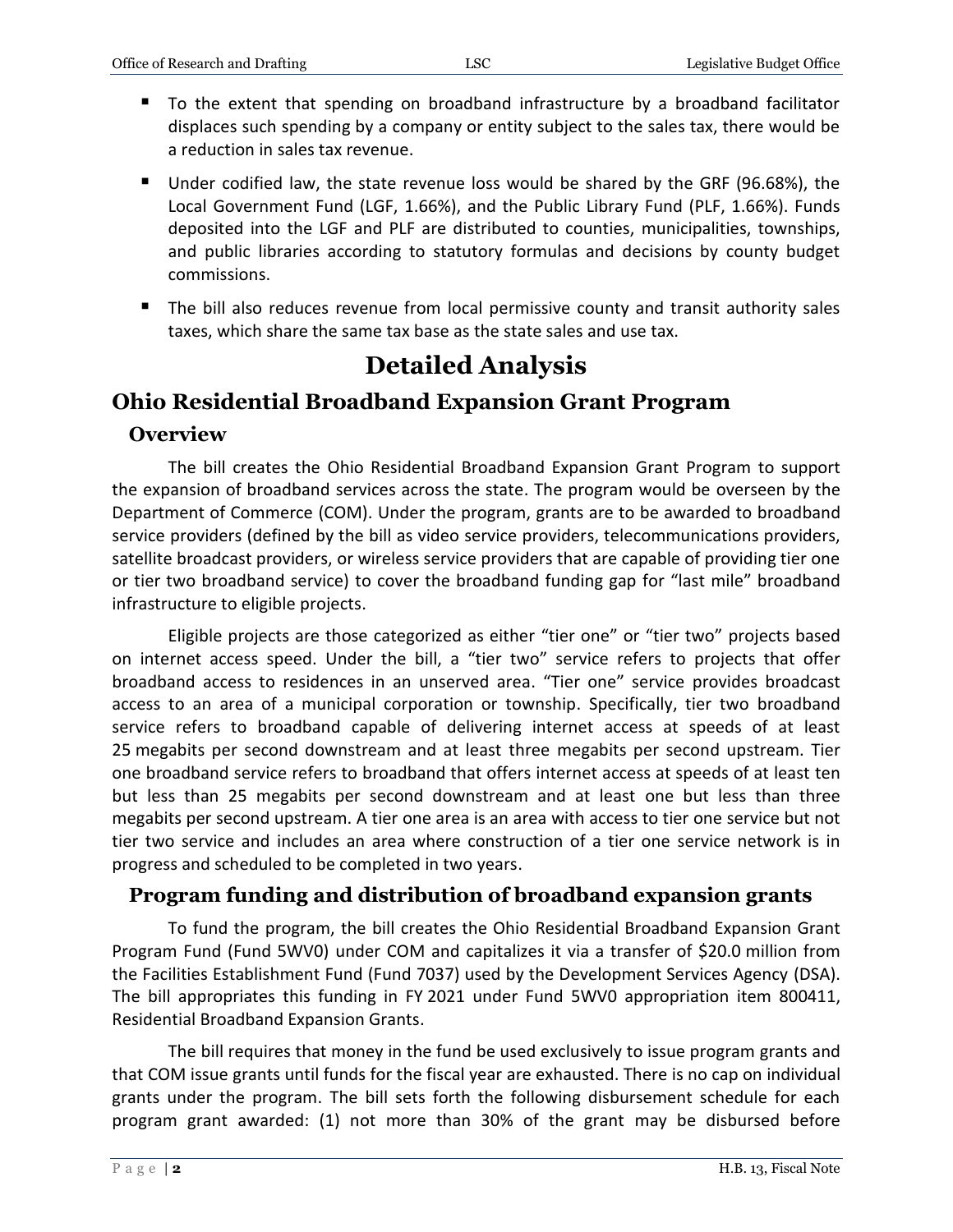construction of the project begins, (2) not more than 60% of the grant may be disbursed periodically over the course of the construction of the eligible project, and (3) the remaining portion must be disbursed within 60 days after the broadband provider has completed the construction project. COM, however, is allowed to withhold grant payments for failure to meet at least the minimum speeds required until the required minimum service speeds are achieved.

#### **Background on the Facilities Establishment Fund**

The Facilities Establishment Fund is primarily used by DSA to provide loans under the 166 Direct Loan Program. Under that program, DSA awards loans to businesses as part of largescale development deals, including the commitment of new or retained jobs by the company and a significant capital investment. The fund was initially capitalized through bond proceeds, but is now sustained by loan repayments under the 166 Direct Loan Program. As of May 2020, the cash balance of Fund 7037 was \$297.3 million.

#### **Operating and oversight costs**

COM will incur operating costs to administer the program. According to COM, the agency would likely need to hire a program manager to run the initiative, and other staff might be needed for outreach, education, and administrative support. Under the bill, this would include: (1) adopting rules for the program and procedures for periodic program grant disbursements, (2) soliciting, on behalf of counties after a request to do so, applications from broadband providers for grants under the program for eligible projects in the municipal corporations and townships of the county, (3) disbursing grants, and (4) developing a grant application scoring system in consultation with the Broadband Expansion Program Authority. Finally, COM, would be able to contract with an independent third party to conduct speed verification tests of an eligible project that receives a program grant.

#### **Oversight provided by the Broadband Expansion Program Authority**

The newly created five-member Broadband Expansion Program Authority within COM would be responsible for program governance and oversight. Under the bill, the Authority is responsible for monitoring the program, reviewing and scoring applications, and awarding grants. The Authority is also responsible for completing an annual report that evaluates the program's success and provides certain program information, findings, and recommendations. The Authority membership consists of the COM Director, Chief Investment Officer of JobsOhio, and three members that are appointed by each of the Speaker of the House, Senate President, and Governor. Under the bill, COM is to (1) pay a monthly stipend of \$684.86 (the FY 2021 amount that will qualify a person for one year of retirement credit with the Ohio Public Employees Retirement System) to each of the three appointed Authority members, and (2) reimburse actual and necessary expenses incurred by Authority members in performing the business of the Authority. In total, the monthly stipend for the three applicable Authority members amounts to nearly \$25,000 per year (\$684.46 x 12 months x 3 Authority members).

Additionally, COM may incur other administrative expenses related to the Authority such as providing office supplies, meeting space, etc. There could also be technology costs to administer the grant program including updating the website, a grants software application, a database for maintaining records, and communicating with the stakeholders. Since Fund 5WV0 is to be used exclusively for grants under the program, it is unclear what fund under the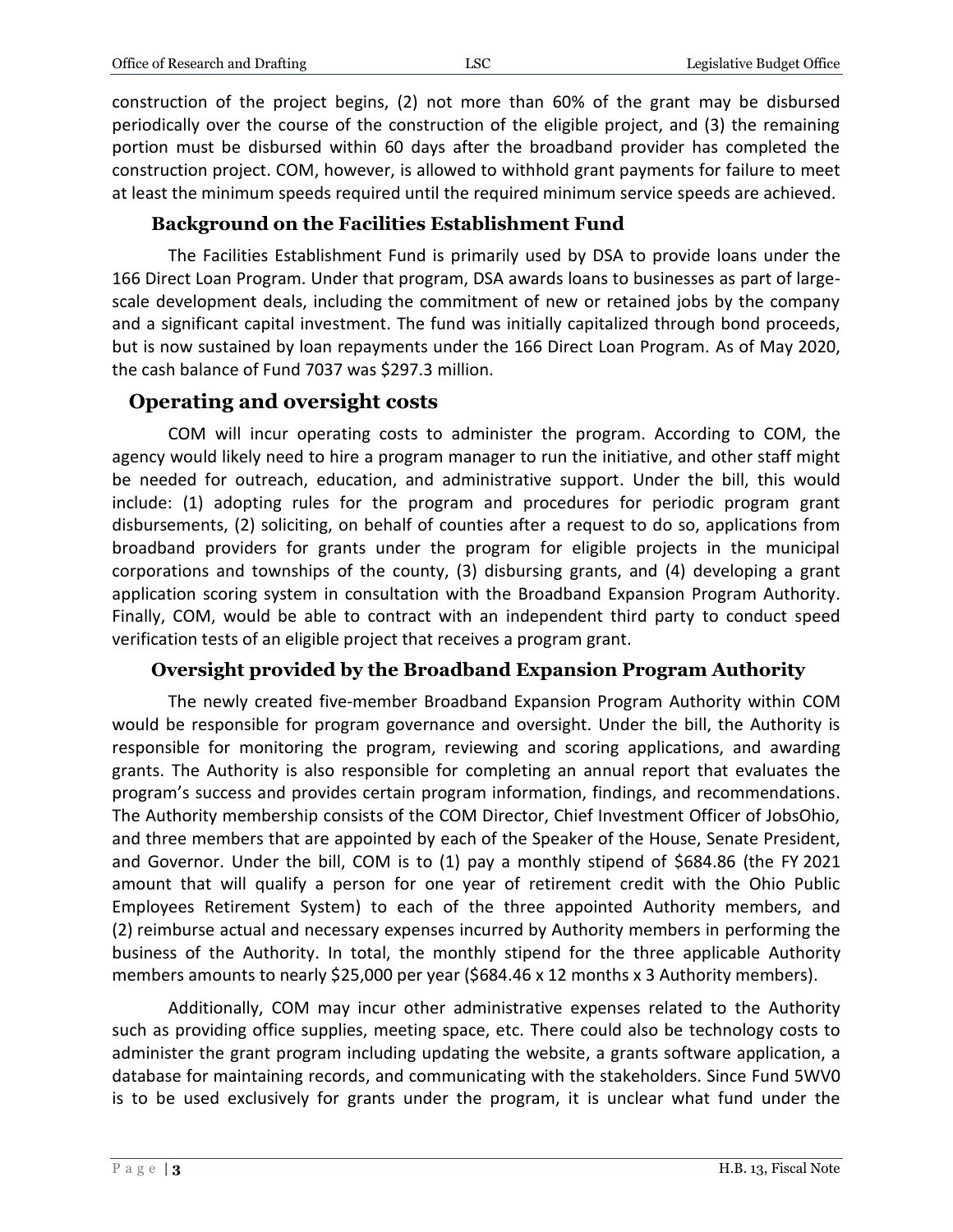Department of Commerce's budget will pay for costs related to the Authority as well as any staffing and other program administrative costs.

### **Electric distribution utilities as broadband facilitators**

The bill creates new provisions affecting electric distribution utilities (EDUs) and their role as "broadband facilitators." The designation refers to an EDU that constructs broadband infrastructure in priority unserved areas of the state<sup>1</sup> but does not provide broadband service to customers. Broadband facilitators must apply to the Public Utilities Commission of Ohio (PUCO) for approval of broadband infrastructure construction. The bill permits them to build infrastructure in a priority unserved area within their own territory as well as the territory of a municipal electric utility, or electric cooperative.<sup>2</sup>

The bill requires PUCO to approve an application if it meets the specified criteria. Before granting approval, PUCO must find, among other things, that the facilitator's estimated costs to construct the infrastructure are just and reasonable, the project is not duplicative with another facilitator's approved project, and the project provides incremental benefits. The bill limits the cost of a given project to \$2.5 million. The cap excludes the facilitator's operation and maintenance expenses associated with the capital investment in the infrastructure, the facilitator's future revenue collections from the corresponding electric bill rider, or last mile funding for a broadband service provider.

Once approved by PUCO, the EDU must implement a rate mechanism (e.g., electric bill rider) to recover the "net costs" incurred by a broadband facilitator and "last mile investment costs as specified by [PUCO]." The bill further specifies that the monthly charge, including deferrals, cannot exceed \$1.00 per customer per month for residential customers and cannot exceed \$5.50 per customer per month for nonresidential customers. Because the bill requires the "full and timely" recovery of an EDU's costs, PUCO likely has little discretion to defer ratepayer charges to a future year. PUCO must annually review and update the rates charged under this rate mechanism until a broadband facilitator's net costs and any last mile investment costs are fully recovered.

No later than three and one-half years after the effective date of the bill, each EDU that had a broadband facilitator application approved by PUCO must submit a report to the Commission. The bill enumerates topics that must be addressed in the report. PUCO must subsequently submit the EDUs' reports to the Speaker of the House of Representatives, the President of the Senate, and the standing committees of the House of Representatives and the Senate that primarily deal with broadband issues. The bill further requires PUCO to submit the report to the Broadband Ohio Office and to the Broadband Expansion Program Authority.

 $\overline{a}$ 

<sup>&</sup>lt;sup>1</sup> Unserved areas in one of the 32 counties within Ohio's Appalachian region that rank in the top four counties based on certain factors.

 $2$  Ohio has six certified territories, or one for each EDU: (1) Cleveland Electric Illuminating Company, (2) Duke Energy Ohio, (3) Ohio Edison, (4) Ohio Power Company, (5) The Dayton Power and Light Company, and (6) Toledo Edison.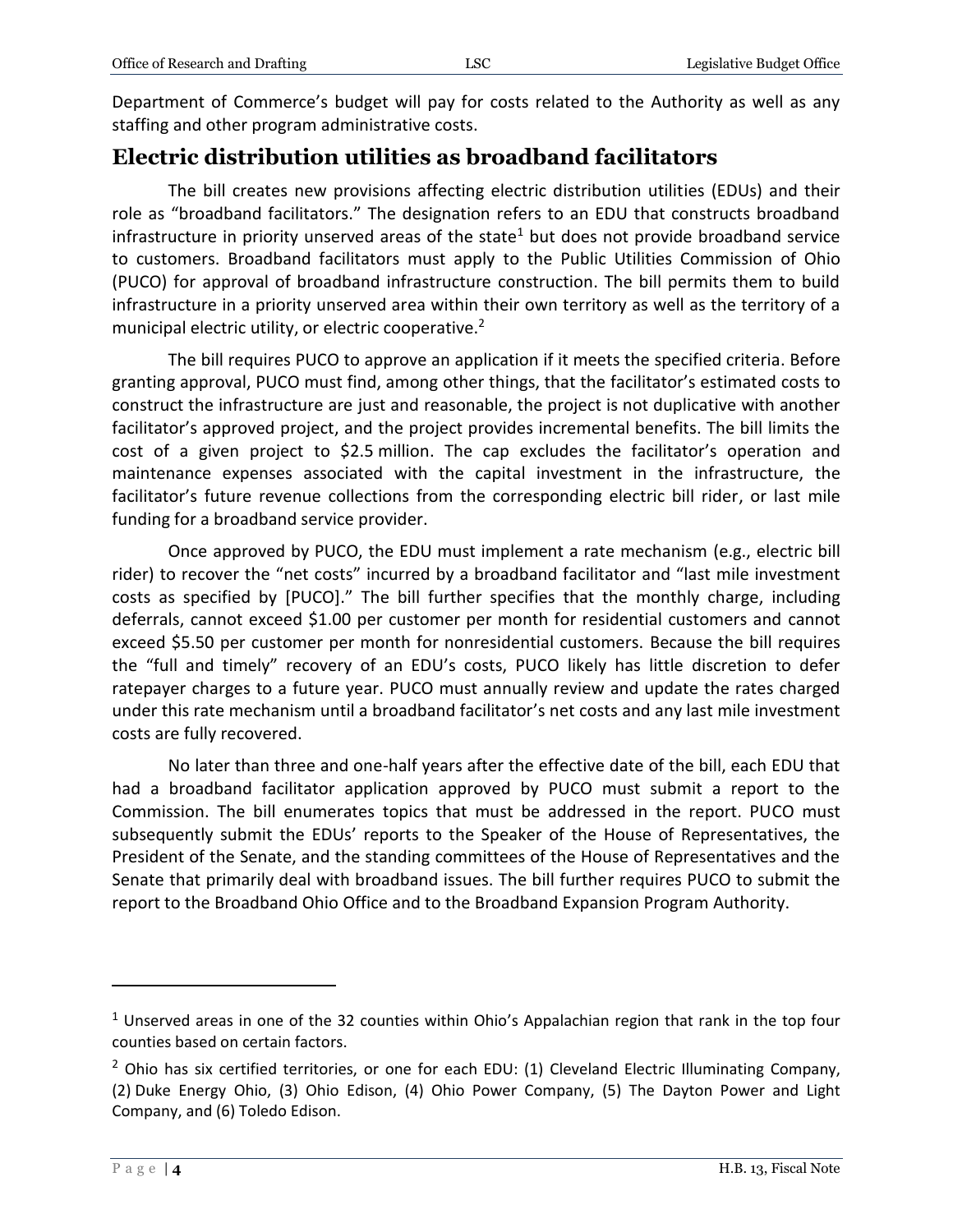#### **Sales and use tax implications**

The bill will likely reduce future state sales and use tax receipts associated with the overall development of broadband infrastructure. Prospective purchases of tangible personal property and services for construction of broadband infrastructure by broadband facilitators as defined in the bill would likely qualify for a sales tax exemption under the public utility exception. The bill stipulates, "broadband infrastructure constructed" under Chapter 4926 of the Revised Code "shall qualify as noncompetitive retail electric service."<sup>3</sup> Although PUCO does not regulate internet service, internet service providers, or the rates of wireless service,<sup>4</sup> it does regulate retail electric service.

Under continuing law in R.C. 5739.02(B)(42), "sales where the purpose of the purchaser" is to use or consume the thing transferred "directly in the rendition of a public utility service" are exempt from the state sales and use tax. Currently, broadband infrastructure does not fall under this exception because R.C. 4905.02 excludes providers of broadband service, information service (e.g., internet access service), and other analogous advanced (i.e., high speed) technologies from the definition of a state-regulated "public utility." However, the bill regards broadband infrastructure as retail electric service, which continuing law defines as "supplying or arranging for the supply of electricity to ultimate consumers in this state, from the point of generation to the point of consumption." 5

The expansion contemplated in the bill comes at a time when companies are reportedly planning a substantial increase, billions of dollars in the aggregate nationwide, in their overall spending on tangible property and services over the next few years, mostly related to the fifthgeneration (or "5G") networks of mobile communication, for a variety of business and personal uses.<sup>6</sup> Some of the planned spending will take place in Ohio and an unknown share of that spending is likely to be taxable under current sales and use tax law. The bill makes specified spending on broadband infrastructure construction tax exempt by expanding the scope of property that qualifies as noncompetitive retail electric service. Therefore, the bill creates a sales and use tax loss where previously sales and use tax would have been collected. The potential annual revenue decrease from the bill's provision is undetermined, as it would depend on the amount of capital deployed or services purchased for broadband infrastructure by EDUs. This assumes that broadband infrastructure demand would have been met by entities that would pay sales and use taxes on tangible property and services on the projects.

 $\overline{a}$ 

 $3$  R.C. 4928.17.

<sup>4</sup> [https://www.puco.ohio.gov/be-informed/consumer-topics/telecommunications-overview/.](https://www.puco.ohio.gov/be-informed/consumer-topics/telecommunications-overview/)

 $5$  R.C. 4928.01(A)(27).

 $6$  5G technology requires upgraded cellular networks as well as devices capable of accessing these new networks. Equipment vendors supply the next generation antennas and base stations that power 5G networks while other types of companies lease antenna space on cell towers (e.g., 200-foot tall structures visible from a highway as well as small cell facilities about the size of a backpack) to telecommunications carriers. Applicable components may include radio frequency (RF) chips installed in 5G devices.